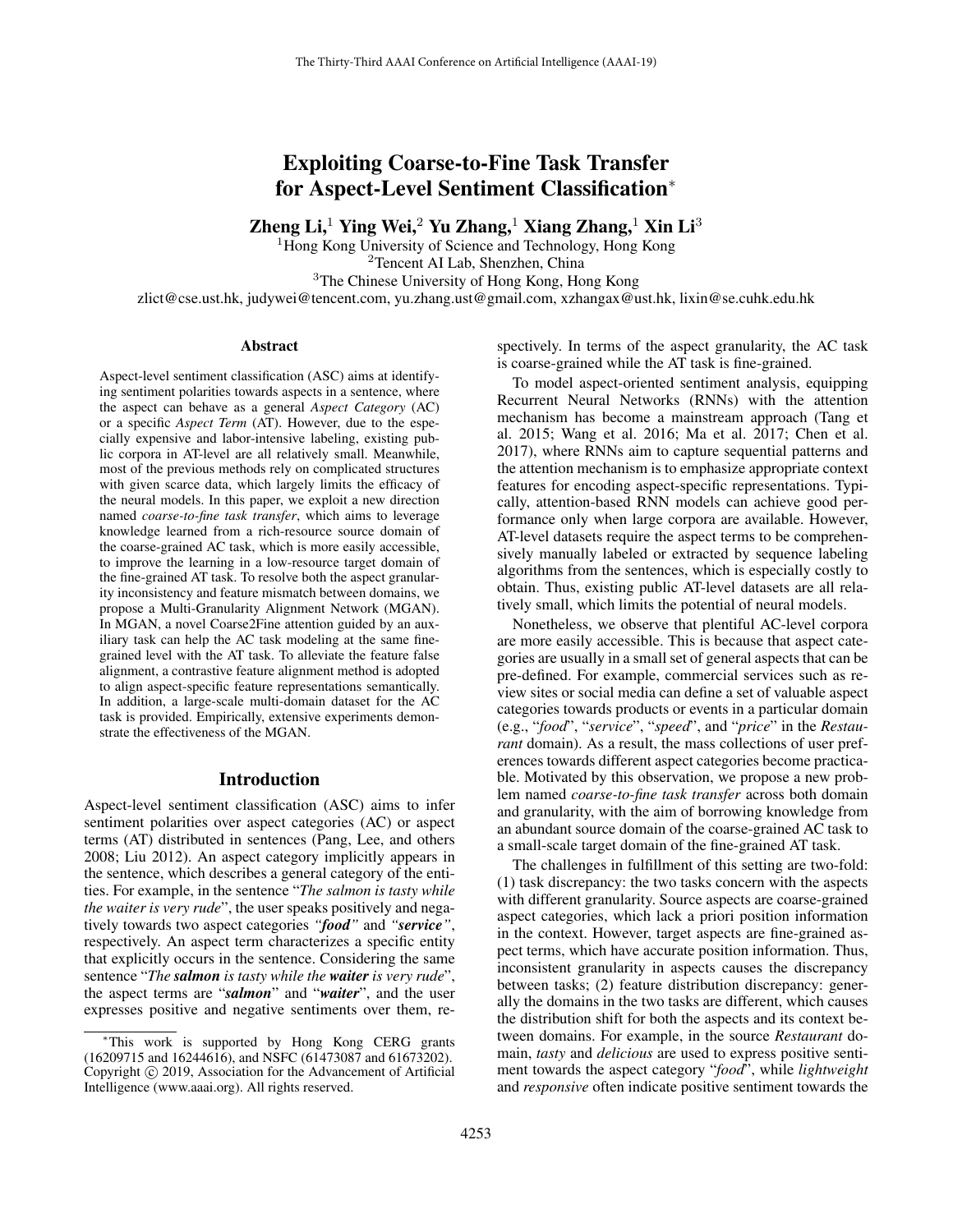aspect term "*mouse*" in the target *Laptop* domain.

To resolve the challenges, we propose a novel framework named Multi-Granularity Alignment Network (MGAN) to simultaneously align aspect granularity and aspect-specific feature representations across domains. Specifically, the MGAN consists of two networks for learning aspect-specific representations for the two domains, respectively. First, to reduce the task discrepancy between domains, i.e., modeling the two tasks at the same fine-grained level, we propose a novel Coarse2Fine (C2F) attention module to help the source task automatically capture the corresponding aspect term in the context towards the given aspect category (e.g., "salmon" to the "*food*"). Without any additional labeling, the C2F attention module can learn the coarse-to-fine process by an auxiliary task. Actually, more specific aspect terms and their position information are most directly pertinent to the expression of sentiment. The C2F module makes up these missing information for the source task, which effectively reduces the aspect granularity gap between tasks and facilitates the subsequent feature alignment.

Second, considering that a sentence may contain multiple aspects with different sentiments, thus capturing incorrect sentiment features towards the aspect can mislead feature alignment. To prevent false alignment, we adopt the Contrastive Feature Alignment (CFA) (Motiian et al. 2017) to semantically align aspect-specific representations. The CFA considers both semantic alignment by maximally ensuring the equivalent distributions from different domains but the same class, and semantic separation by guaranteeing distributions from both different classes and domains to be as dissimilar as possible. Moreover, we build a large-scale multidomain dataset named *YelpAspect* with 100K samples for each domain to serve as highly beneficial source domains. Empirically, extensive experiments demonstrate that the proposed MGAN model can achieve superior performances on two AT-level datasets from SemEval'14 ABSA challenge and an ungrammatical AT-level twitter dataset.

Our contributions of this paper are four-fold: (1) to the best of our knowledge, a novel transfer setting cross both domain and granularity is first proposed for aspect-level sentiment analysis; (2) a new large-scale, multi-domain AC-level dataset is constructed; (3) the novel Coarse2Fine attention is proposed to effectively reduce the aspect granularity gap between tasks; (4) empirical studies verify the effectiveness of the proposed model on three AT-level benchmarks.

#### Related Work

Traditional supervised learning algorithms highly depend on extensive handcrafted features to solve aspect-level sentiment classification (Jiang et al. 2011; Kiritchenko et al. 2014). These models fail to capture semantic relatedness between the aspect and its context. To overcome this issue, the attention mechanism, which has been successfully applied in many NLP tasks (Bahdanau, Cho, and Bengio 2014; Sukhbaatar et al. 2015; Yang et al. 2016; Shen et al. 2017), can help the model explicitly capture intrinsic aspect-context association (Tang et al. 2015; Tang, Qin, and Liu 2016; Wang et al. 2016; Ma et al. 2017; Chen et al. 2017; Ma, Peng, and Cambria 2018; Li et al. 2018a). However,

most of these methods highly rely on data-driven RNNs or tailor-made structures to deal with complicated cases, which requires substantial AT-level data to train effective neural models. Different from them, the proposed model can highly benefit from useful knowledge learned from a related abundant domain of the AC-level task.

Existing domain adaptation tasks for sentiment analysis focus on traditional sentiment classification without considering the aspect (Blitzer, Dredze, and Pereira 2007; Pan et al. 2010; Glorot, Bordes, and Bengio 2011; Chen et al. 2012; Bollegala, Weir, and Carroll 2013; Yu and Jiang 2016; Li et al. 2017; 2018b). In terms of data scarcity and the value of task, transfer learning is more urgent for aspectlevel sentiment analysis that characterizes users' different preferences. To the best of our knowledge, only a few studies have explored to transfer from a single aspect category to another in a same domain based on adversarial training (Zhang, Barzilay, and Jaakkola 2017). Different from that, we explore a motivated and challenging setting which aims to transfer cross both aspect granularity and domain.

## Multi-Granularity Alignment Network

In this section, we introduce the proposed MGAN model. We first present the problem definition and notations, followed by an overview of the model. Then we detail the model with each components.

## Problem Definition and Notations

Coarse-to-fine task transfer Suppose that we have sufficient AC-level labeled data  $\mathbf{X}^s = \{(\mathbf{x}_k^s, \mathbf{a}_k^s), y_k^s\}_{k=1}^{N^s}$  in a source domain  $D_s$ , where  $y_k^s$  is the sentiment label for the *k*-th sentence-aspect pair  $(\mathbf{x}_k^s, \mathbf{a}_k^s)$ . Besides, only a small amount of AT-level labeled data  $\mathbf{X}^t = \{(\mathbf{x}_{k'}^t, \mathbf{a}_{k'}^t), y_{k'}^t\}_{k'=1}^{N^t}$  is available in a target domain  $D_t$ . Note that each source aspect  $\mathbf{a}_k^s$  belongs to a set of pre-defined aspect categories C while each target aspect  $\mathbf{a}_{k'}^t$  is a sub-sequence of  $\mathbf{x}_{k'}^t$ , i.e., aspect term. The goal of this task is to learn an accurate classifier to predict the sentiment polarity of target testing data.

## An Overview of the MGAN model

The goal of the MGAN aims to transfer from a rich-resource source domain of an AC task to facilitate a low-resource target domain of an AT task. The architecture of the proposed MGAN is shown in Figure 1. Specifically, the MGAN consists of two networks for tackling the two aspect-level tasks respectively. To reduce the task discrepancy, the two networks contain different numbers of attention hops such that they can keep a consistent granularity and the symmetric information towards the aspect. In MGAN, two basic hop units are used similarly as common attention-based RNN models, where the Context2Aspect (C2A) attention aims to measure the importance of each aspect word and generate the aspect representation with the aid of each context word, and the Position-aware Sentiment (PaS) attention utilizes the obtained aspect representation and the position information of the aspect to capture relevant sentiment features in the context for encoding the aspect-specific representation.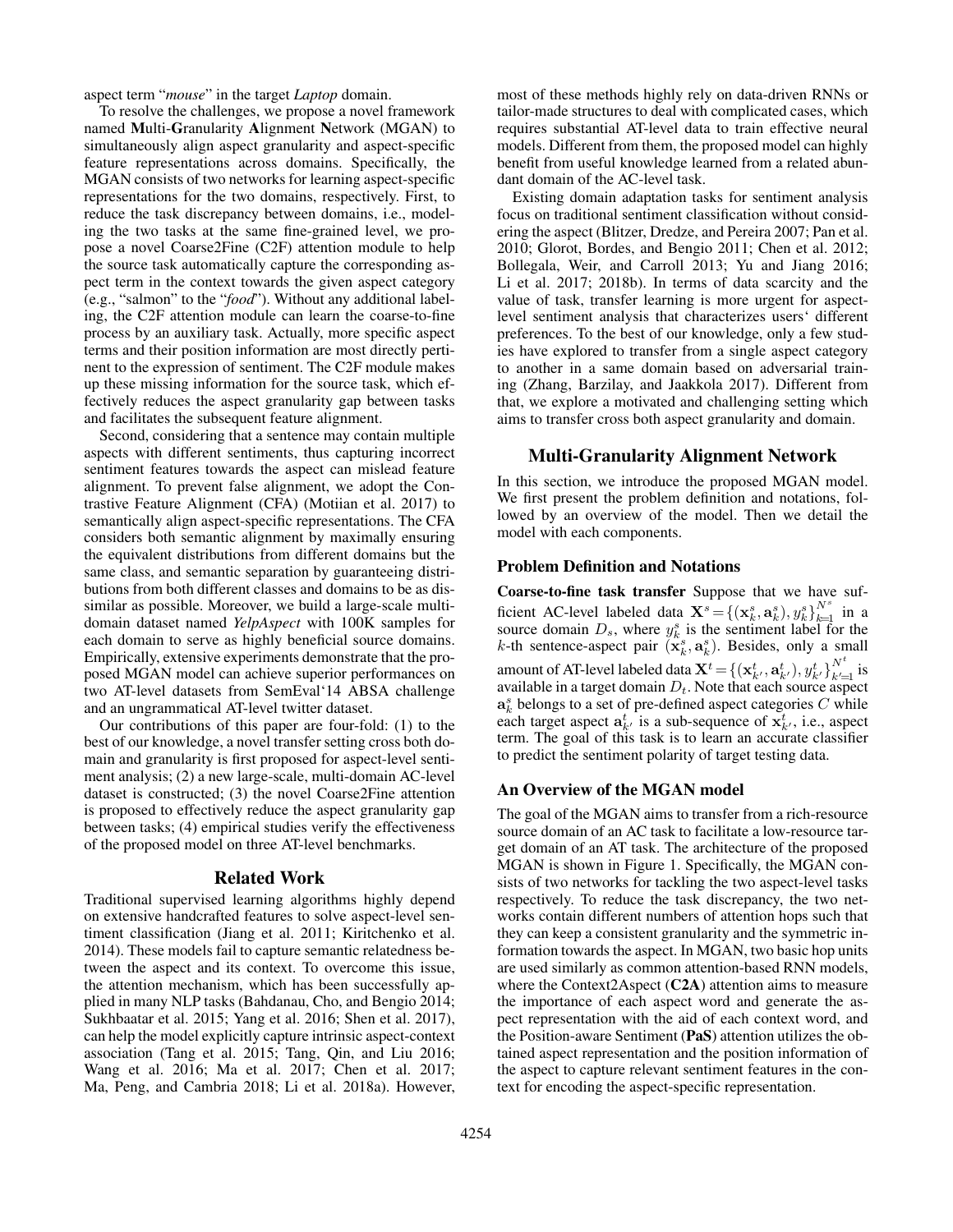

Figure 1: The architecture of the Multi-Granularity Alignment Network (MGAN) model.

Moreover, we build a Coarse2Fine (C2F) attention upon the C2A module to specifically model the source aspect before feeding to the PaS module. The C2F module uses the source aspect representation to attend corresponding aspect terms in the context and then the attended context features is conversely predicted the category of the source aspect (pseudo-label). After obtaining aspect-specific representations, the knowledge transfer between the two tasks is via the contrastive feature alignment. In summary, the source network acts as a "teacher", which consists of three-level attention hops (C2A+C2F+PaS) for the AC task, while the target network is like a "student" that only uses two basic attention hops (C2A+PaS) for the AT task. In the following sections, we introduce each component of MGAN in details.

#### Bi-directional LSTM layer

Given a sentence-aspect pair  $(x, a)$  from the source or target domain, we assume that the sentence consists of *n* words, i.e.,  $\mathbf{x} = \{w_1, w_2, ..., w_n\}$ , and the aspect contains *m* words, i.e.,  $\mathbf{a} = \{w_1^a, w_2^a, ..., w_m^a\}$ . Then we map them into its embedding vectors  $\mathbf{e} = \left\{ \mathbf{e}_i \right\}_{i=1}^n \in \mathbb{R}^{n \times d_w}$  and  $e^a = \{e_j^a\}_{j=1}^m \in \mathbb{R}^{m \times d_w}$  respectively. To capture phrase-level sentiment features in the context (e.g., "not satisfactory"), we employ a Bi-directional LSTM (Bi-LSTM) to preserve the contextual information for each word of the input sentence. The Bi-LSTM transforms the input e into the contextualized word representations  $\mathbf{h} = {\{\mathbf{h}_i\}}_{i=1}^n \in \mathbb{R}^{n \times 2d_h}$  (i.e. hidden states of Bi-LSTM). For simplicity, we denote the operation of an LSTM unit on  $e_i$  as LSTM $(e_i)$ . Thus, the contextualized word representation  $\mathbf{h}_i \in \mathbb{R}^{2d_h}$  is obtained as

$$
\mathbf{h}_{i} = [\overrightarrow{\text{LSTM}}(\mathbf{e}_{i}); \overleftarrow{\text{LSTM}}(\mathbf{e}_{i})], i \in [1, n],
$$
 (1)

where ";" denotes the vector concatenation.

#### Context2Aspect (C2A) Attention

Not all aspect words contribute equally to the semantic of the aspect. For example, in the aspect term "*techs at HP*", the sentiment is usually expressed over the headword "*techs*" but seldom over modifiers like the brand name "*HP*". Thus,

"*techs*" is more important than "*at*" and "*HP*". This also applies to the aspect category (e.g., "*food seafood fish*"). Thus, we propose the Context2Aspect (C2A) attention to measure the importance of the aspect words with regards to each context word. Formally, we calculate a pair-wise alignment matrix  $\mathbf{M} \in \mathbb{R}^{n \times m}$  between the context and the aspect, where the alignment score  $M(i, j)$  between the *i*-th context word and the j-th aspect word is obtained as

$$
M(i,j) = \tanh(\mathbf{W}_a[\mathbf{h}_i; \mathbf{e}_j^a] + b_a),\tag{2}
$$

where  $\mathbf{W}_a$  and  $b_a$  are learnable parameters. Then, we apply a row-wise softmax function to get probability distributions in each row. By defining  $\delta(i) \in \mathbb{R}^m$  as the individual aspectlevel attention given the  $i$ -th context word, we average all the  $\delta(i)$ 's to get the C2A attention as  $\alpha = \frac{1}{n} \sum_{i=1}^{n} \delta(i)$ . The C2A attention further contributes the context-aware aspect representation by  $h_*^a = \sum_{j=1}^m \alpha_j e_j^a$ , where  $*\in \{s, t\}$  denotes the source or target domain. We tackle the aspect representation  $\mathbf{h}^a_*$  for the two tasks differently, where  $\mathbf{h}^a_s$  is fed to the C2F module while  $h_t^a$  is directly fed to the PaS module.

#### Coarse2Fine (C2F) Attention

Aspect terms, which act as the true "opinion entity", are the most directly pertinent to the expression of sentiment. However, source task concerns with coarse-grained aspect categories that lack of detailed position information in the context. We wish to achieve task alignment such that the target task can leverage more useful knowledge learned from the source task at the same fine-grained level. It is observed that the number of source aspects is much smaller and many instances contain same aspect category, but the underlying entities can behave diversely in different contexts. For example, the aspect category *"food seafood fish"* can be instantiated as "salmon", "tuna", "taste" and etc.

Based on this observation, we can capture more specific semantics of the source aspect and its position information conditioned on its context. Motivated by autoencoders (Bengio et al. 2007), we introduce an auxiliary pseudo-label prediction task for the source task. In this task, a source aspect a<sup>s</sup> is not only regarded as a sequence of aspect words,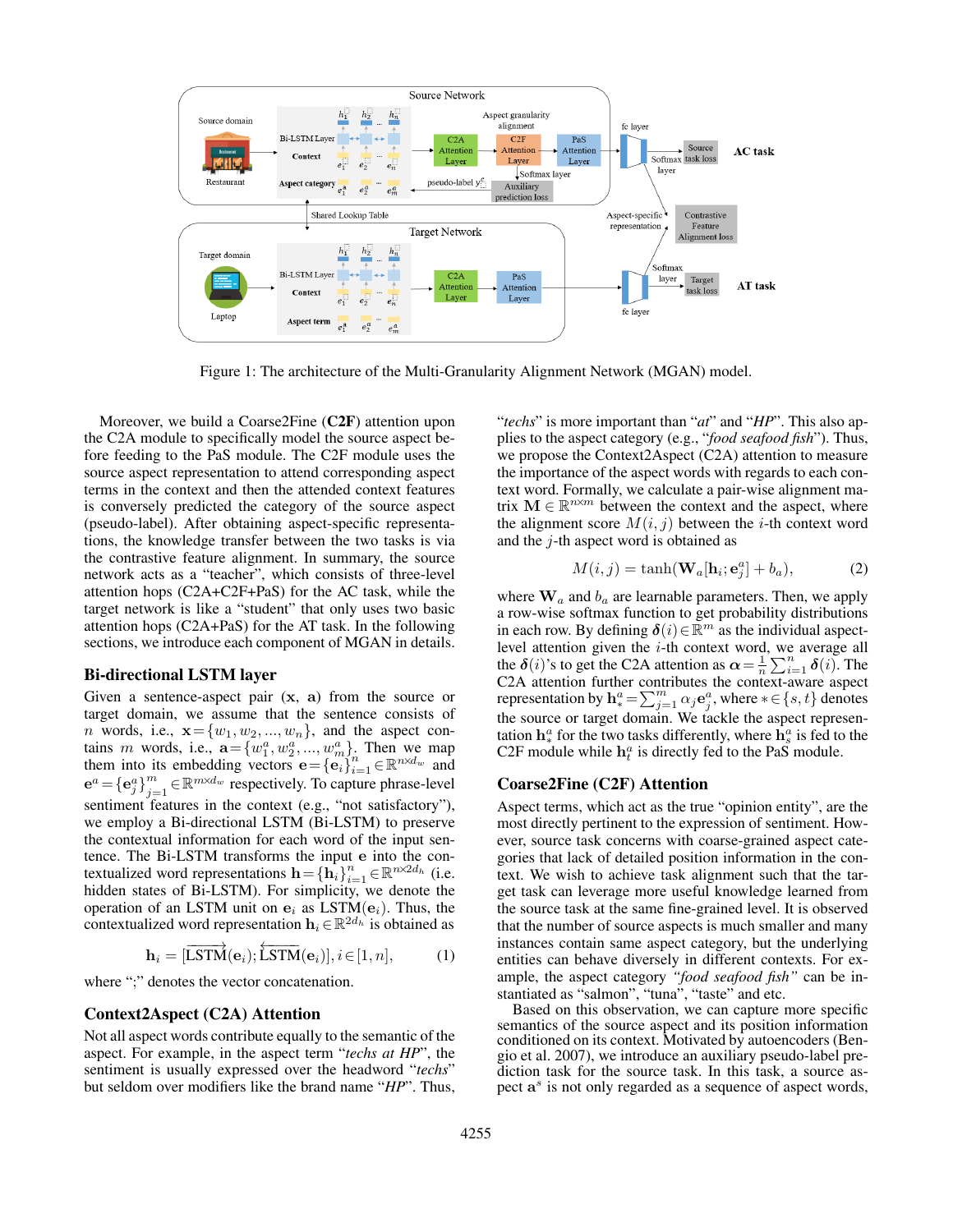but also as a pseudo-label (category of the aspect)  $y^c$ , where  $c \in C$  and  $\overline{C}$  is a set of aspect categories. We utilize the obtained aspect representation  $h_s^a$  for  $a^s$  to attend the context and then the induced attention scores aggregate the context information to conversely predict the pseudo category label of a<sup>s</sup> itself. If the context contains the aspect term correlated closely to the source aspect, then the attention mechanism can emphasize it for better prediction. We denote this mechanism as Coarse2Fine attention, which is calculated as:

$$
z_i^f = (\mathbf{u}_f)^T \tanh(\mathbf{W}_f[\mathbf{h}_i; \mathbf{h}_s^a] + \mathbf{b}_f),
$$
 (3)

$$
\beta_i^f = \frac{\exp(z_i^f)}{\sum_{i'=1}^n \exp(z_{i'}^f)},
$$
\n(4)

$$
\mathbf{v}^a = \sum_{i=1}^n \beta_i^f \mathbf{h}_i,\tag{5}
$$

where  $\mathbf{W}_f \in \mathbb{R}^{d_u \times (2d_h + d_e)}$ ,  $\mathbf{b}_f \in \mathbb{R}^{d_u}$  and  $\mathbf{u}_f \in \mathbb{R}^{d_u}$  are the weights of the layer. We feed the attended representation  $\mathbf{v}^a$ to a *softmax* layer for the auxiliary task prediction, which is trained by minimizing the cross-entropy loss between the predicted pseudo-label  $\tilde{y}_k^c$  and its ground-truth  $y_k^c$  as:

$$
\mathcal{L}_{aux} = -\frac{1}{N_s} \sum_{k=1}^{N_s} \sum_{c \in C} y_k^c \log \hat{y}_k^c.
$$
 (6)

However, there may not exist corresponding aspect term when the context implicitly expresses a sentiment toward the aspect category. To overcome this issue, similar to the gate mechanism in RNN variants (Jozefowicz, Zaremba, and Sutskever 2015), we adopt a fusion gate  $\bf{F}$  to adaptively controls the passed proportions of  $h_s^a$  and  $v^a$  towards a more specific source aspect representation  $\mathbf{r}_s^a$ :

$$
\mathbf{F} = \text{sigmoid}(\mathbf{W}[\mathbf{v}^a; \mathbf{h}_s^a] + \mathbf{b}),\tag{7}
$$

$$
\mathbf{r}_s^a = \mathbf{F} \odot \mathbf{h}_s^a + (\mathbf{1} - \mathbf{F}) \odot \mathbf{W}' \mathbf{v}^a, \tag{8}
$$

where  $\mathbf{W} \in \mathbb{R}^{d_e \times (d_e + 2d_h)}$  and  $\mathbf{b} \in \mathbb{R}^{d_e}$  are the weights of the gate,  $\mathbf{W}' \in \mathbb{R}^{d_e \times 2d_h}$  performs dimension reduction, and  $\odot$ denotes element-wise multiplication.

#### Position-aware Sentiment (PaS) Attention

Following an important observation found in (Tang, Qin, and Liu 2016; Chen et al. 2017) that a closer sentiment word is more likely to be the actual modifier of the aspect term (e.g., in "*great food but the service is dreadful*", "*great*" is more closer to "*food*" than "*service*"), we take the position information of the aspect term into consideration for designing the PaS attention. For the target domain, we adopt a proximity strategy to calculate the target position relevance between the  $i$ -th context word and aspect term as follows:

$$
p_i^t = \begin{cases} 1 - \frac{m_0 - i}{n} & i < m_0 \\ 0 & m_0 \le i \le m_0 + m \\ 1 - \frac{i - (m_0 + m)}{n} & i > m_0 + m \end{cases} \tag{9}
$$

where  $m_0$  is the index of the first aspect word, n and m are the length of the sentence and aspect, respectively.

Unfortunately, in the source domain where aspect category is given, the exact position of the corresponding aspect term is not directly accessible. Instead, the C2F attention vector  $\beta^f \in \mathbb{R}^n$ , indicating the probability of each context word being an aspect term, can help establish the position

relevance. We first define a location matrix  $\mathbf{L} \in \mathbb{R}^{n \times n}$  to represent the proximity of each word in the sentence:

$$
L_{ii'} = 1 - \frac{|i - i'|}{n}, i, i' \in [1, n].
$$
 (10)

Then we calculate the source position relevance for  $i$ th context word with the aid of C2F attention weights by  $p_i^s = \mathbf{L}_i \boldsymbol{\beta}^f$  . Obviously, the  $i$ -th context word closer to a possible aspect term with a large value in  $\beta^f$  will have a larger position relevance  $p_i^s$ . Finally, the PaS attention is calculated by a general form for both domains:

$$
z_i^o = (\mathbf{u}_o)^T \tanh(\mathbf{W}_o[\mathbf{h}_i; \mathbf{r}_*^a] + \mathbf{b}_o), \tag{11}
$$

$$
\gamma_i^o = \frac{\exp(p_i^* z_i^o)}{\sum_{i'=1}^n \exp(p_{i'}^* z_{i'}^o)},\tag{12}
$$

$$
\mathbf{v}^o = \sum_{i=1}^n \gamma_i^o \mathbf{h}_i,\tag{13}
$$

where  $p_i^*$  is the position relevance and  $\mathbf{r}_*^a$  is the input aspect representation, with  $*\in\{s,t\}$  denoting the source or target domain (note that  $\mathbf{r}_t^a = \dot{\mathbf{h}}_t^a$ ). Then we pass the aspectspecific representation  $v^{\circ}$  to a fully-connected layer and a *softmax* layer for sentiment classification. The sentiment classification tasks for both domain are trained by minimizing two cross-entropy losses  $\mathcal{L}_{sen}^s$  and  $\mathcal{L}_{sen}^t$ , respectively.

## Contrastive Feature Alignment

After obtaining aspect-specific representations of two domains at the same granularity, we would further bridge the distribution gap across domains. The prevalent unsupervised domain adaptation methods (Gretton et al. 2007; Ganin et al. 2016) require enormous unlabeled target data to achieve satisfactory performances, which is impractical in our problem where collecting unlabeled data needs laborintensive annotations of all aspect terms in the sentences. Therefore, inspired by (Motiian et al. 2017), we perform Contrastive Feature Alignment (CFA) by fully utilizing the limited target labeled data to semantically align representations across domains. Mathematically, we parameterize the two networks by  $q_s$  and  $q_t$ , and denote the probability distribution by P. Specifically, the CFA consisits of semantic alignment (SA) and semantic separation (SS). The SA aims to ensure identical distributions of feature representations  $\mathbb{P}(g_s(\mathbf{X}^s))$  and  $\mathbb{P}(g_t(\mathbf{X}^t))$  conditioned on different domains but the same class, while the SS further alleviates false alignment by guaranteeing  $\mathbb{P}(g_s(\mathbf{X}^s))$  and  $\mathbb{P}(g_t(\mathbf{X}^t))$  to be as dissimilar as possible conditioned on both different domains and classes. Considering that only a small amount of target labeled data is available, we revert the CFA characterizing distributions with enough data to pair-wise surrogates as:

$$
\mathcal{L}_{cfa} = \sum_{k,k'} \omega(g_s(\mathbf{x}_k^s, \mathbf{a}_k^s), g_t(\mathbf{x}_{k'}^t, \mathbf{a}_{k'}^t)),
$$
 (14)

where  $\omega(\cdot, \cdot)$  is a contrastive function that performs semantic alignment or separation in terms of supervised information from both domains. Formally,  $\omega(\cdot, \cdot)$  is defined as:

$$
\omega(\mathbf{u}, \mathbf{v}) = \begin{cases} \|\mathbf{u} - \mathbf{v}\|^2 & \text{if } y_k^s = y_{k'}^t, \\ \max(0, D - \|\mathbf{u} - \mathbf{v}\|^2) & \text{if } y_k^s \neq y_{k'}^t, \end{cases}
$$
(15)

where  $D$  is a parameter dictating the degree of separation and is set to 1 in our experiments.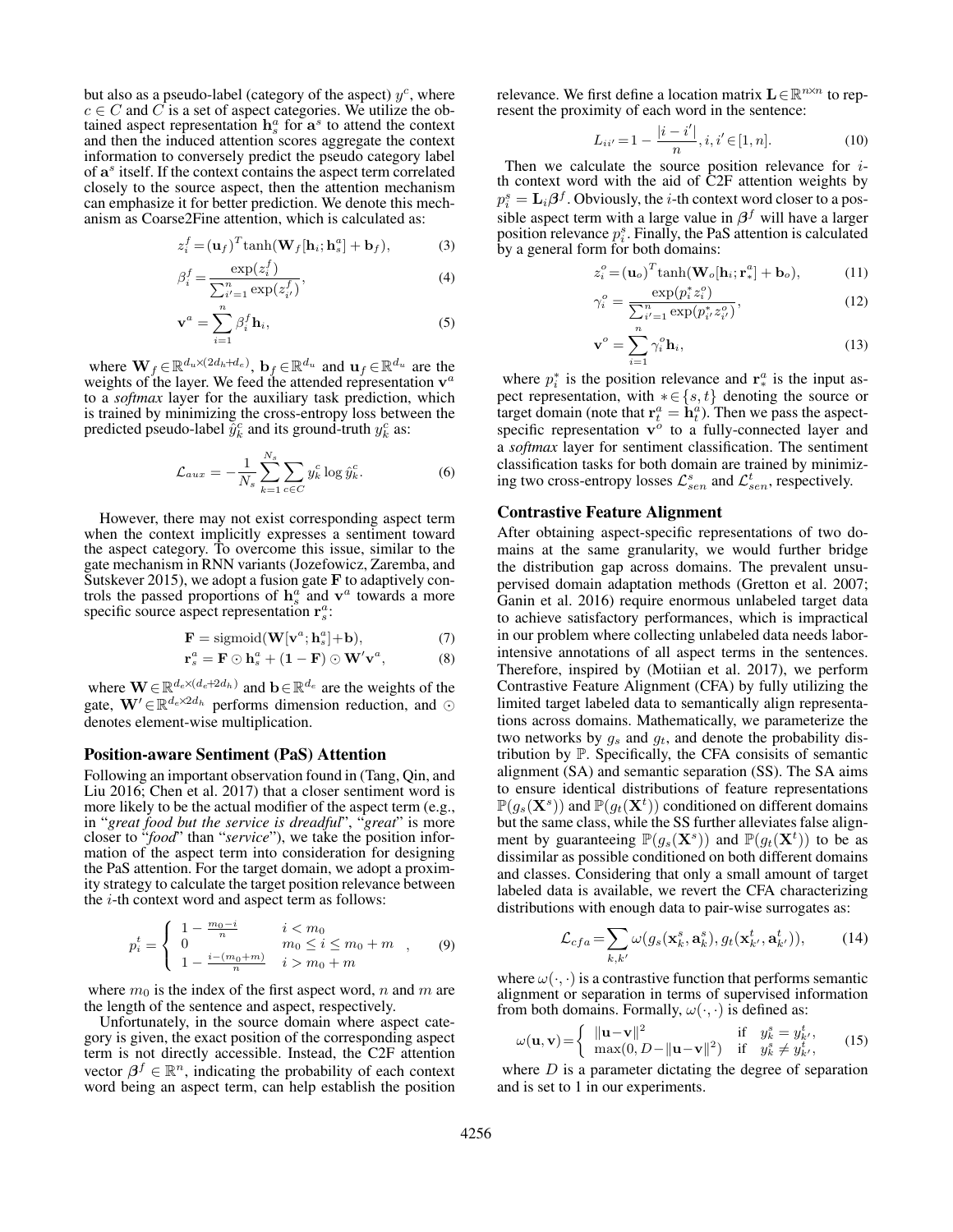### Alternating Training

Combining the losses we introduced before together with a  $\ell_2$  regularization, we constitute the overall losses for the source and target networks as:

$$
\mathcal{L}_{src} = \mathcal{L}_{sen}^s + \mathcal{L}_{aux} + \lambda \mathcal{L}_{cfa} + \rho \mathcal{L}_{reg}^s, \quad (16)
$$

$$
\mathcal{L}_{tar} = \mathcal{L}_{sen}^{t} + \lambda \mathcal{L}_{cfa} + \rho \mathcal{L}_{reg}^{t}, \qquad (17)
$$

where  $\lambda$ ,  $\rho$  balance the effect of the CFA loss and the  $\ell_2$  regularization loss, respectively. The source network has one more auxiliary loss  $\mathcal{L}_{aux}$  compared with the target one to achieve task alignment. The whole training procedure consists of two stages: (1) To prevent early overfitting of the target domain, the source network  $S$  is individually trained on the source domain by optimizing  $\mathcal{L}_{sen}^s + \mathcal{L}_{aux} + \rho \mathcal{L}_{reg}^s$ . Then,  $S$  and the BiLSTM, C2A, and PaS modules of  $S$ are used to initialize the source and target networks of the MGAN, respectively. (2) We alternately optimize  $\mathcal{L}_{src}$  for the source network and  $\mathcal{L}_{tar}$  for the target network.

#### Experiments

#### Datasets

Source: AC-level We build a large-scale, multi-domain dataset named *YelpAspect* as source domains, which is obtained similarly as the Yelp recommendation dataset (Bauman, Liu, and Tuzhilin 2017). Specifically, YelpAspect contains three domains: Restaurant  $(R1)$ , Beautyspa  $(B)$ , and Hotel (H). The statistics of the YelpAspect dataset are summarized in Table 1. Yelp reviews are collected in US cities over six years. Aspect categories and sentiment labels are identified by the "industrial-strength" Opinion Parser (OP) system (Qiu et al. 2011; Liu 2015). To be consistent with the target domain datasets, YelpAspect is preprocessed in the sentence level by OP, while the dataset in (Bauman, Liu, and Tuzhilin 2017) is in the document level. Moreover, we manually double-check to correct wrong annotations produced by OP system and purposely select more negation, contrastive and question instances to make it more challenging. The dataset is available at https://github.com/ hsqmlzno1/MGAN.

| Source domain   |       | # $Pos$ | #Neu   | #Neg   | #Asp |  |
|-----------------|-------|---------|--------|--------|------|--|
| Restaurant (R1) | Train | 46,315  | 45.815 | 16,020 | 68   |  |
|                 | Test  | 5.207   | 4.944  | 1.743  |      |  |
| Beautyspa (B)   | Train | 45,770  | 42.580 | 16,023 | 45   |  |
|                 | Test  | 5.056   | 4.793  | 1,823  |      |  |
| Hotel(H)        | Train | 40,775  | 36.901 | 20,864 | 44   |  |
|                 | Test  | 4.418   | 4.048  | 2,450  |      |  |

Table 1: The YelpAspect dataset. #Asp denotes the number of aspect categories.

Target: AT-level For target domains, we use three public benchmark datasets: Laptop (L), Restaurant (R2) and Twitter (T). The Laptop and Restaurant are from SemEval'14 ABSA challenge (Kiritchenko et al. 2014) by removing a few examples which have "conflict labels" as done in (Chen et al. 2017). The Twitter dataset is collected by (Dong et al. 2014), containing ungrammatical twitter posts. Table 2 summarizes the statistics of the target domain datasets.

| Target Domain   |             | # $Pos$ | #Neu                       | #Neg  |
|-----------------|-------------|---------|----------------------------|-------|
|                 | Train       | 980     | 454                        | 858   |
| Laptop $(L)$    | <b>Test</b> | 340     | 171<br>632<br>196<br>3.127 | 128   |
| Restaurant (R2) | Train       | 2.159   |                            | 800   |
|                 | Test        | 730     |                            | 195   |
| Tweets $(T)$    | Train       | 1.567   |                            | 1,563 |
|                 | Test        | 174     | 346                        | 174   |

Table 2: Statistics of the target domain datasets.

## Experimental Setup

To evaluate our proposed method, we construct eight coarseto-fine transfer tasks: R1→L, H→L, B→L, H→R2, B→R2,  $R1 \rightarrow T$ ,  $H \rightarrow T$ ,  $B \rightarrow T$ , where we do not use the pair (R1, R2) as they come from the same domain. For each transfer pair  $D_s \rightarrow D_t$ , the training data from domain  $D_s$  and randomly sampled 90% training data from domain  $D_t$  are used for training, the rest 10% training data from  $D_t$  is used for validation, and the testing data from  $D_t$  is used for testing. Evaluation metrics are Accuracy and Macro-Average F1, where the latter is more suitable for imbalanced datasets.

#### Implementation Details

The word embeddings are initialized with 200-dimension GloVE vectors (Pennington, Socher, and Manning 2014) and fine-tuned during the training.  $d_e, d_h, d_u$  are set to be 200, 150 and 100, respectively. The fc layer size is 300. The Adam (Kingma and Ba 2014) is used as the optimizer with the initial learning rate  $10^{-4}$ . Gradients with the  $\ell_2$  norm larger than 40 are normalized to be 40. All weights in networks are randomly initialized from a uniform distribution  $U(-0.01, 0.01)$ . The batch sizes are 64 and 32 for source and target domains, respectively. The control-off factors  $\lambda, \rho$ are set to be 0.1 and  $10^{-6}$ . To alleviate overfitting, we apply dropout on the word embeddings of the context with dropout rate 0.5. We also perform early stopping on the validation set during the training process. The hyperparameters are tuned on 10% randomly held-out training data of the target domain in R1→L task and are fixed to be used in all transfer pairs.

#### Baseline Methods

The baseline methods are divided into two groups:

Non-Transfer To demonstrate the benefits from coarse-tofine task transfer, we compare with the following state-ofthe-art AT-level methods without transfer:

- TD-LSTM (Tang et al. 2015): It employs two LSTMs to model the left and right contexts of the aspect and then concatenates the context representations for prediction.
- AE-LSTM, and ATAE-LSTM (Wang et al. 2016): AE-LSTM is a simple LSTM model incorporating the aspect embedding as input, while ATAE-LSTM extends AE-LSTM with the attention mechanism.
- MemNet (Tang, Qin, and Liu 2016): it applies a memory network with multi-hops attentions and predicts sentiment based on the top-most context representations.
- IAN (Ma et al. 2017): It adopts two LSTMs to learn the representations of the context and the aspect interactively;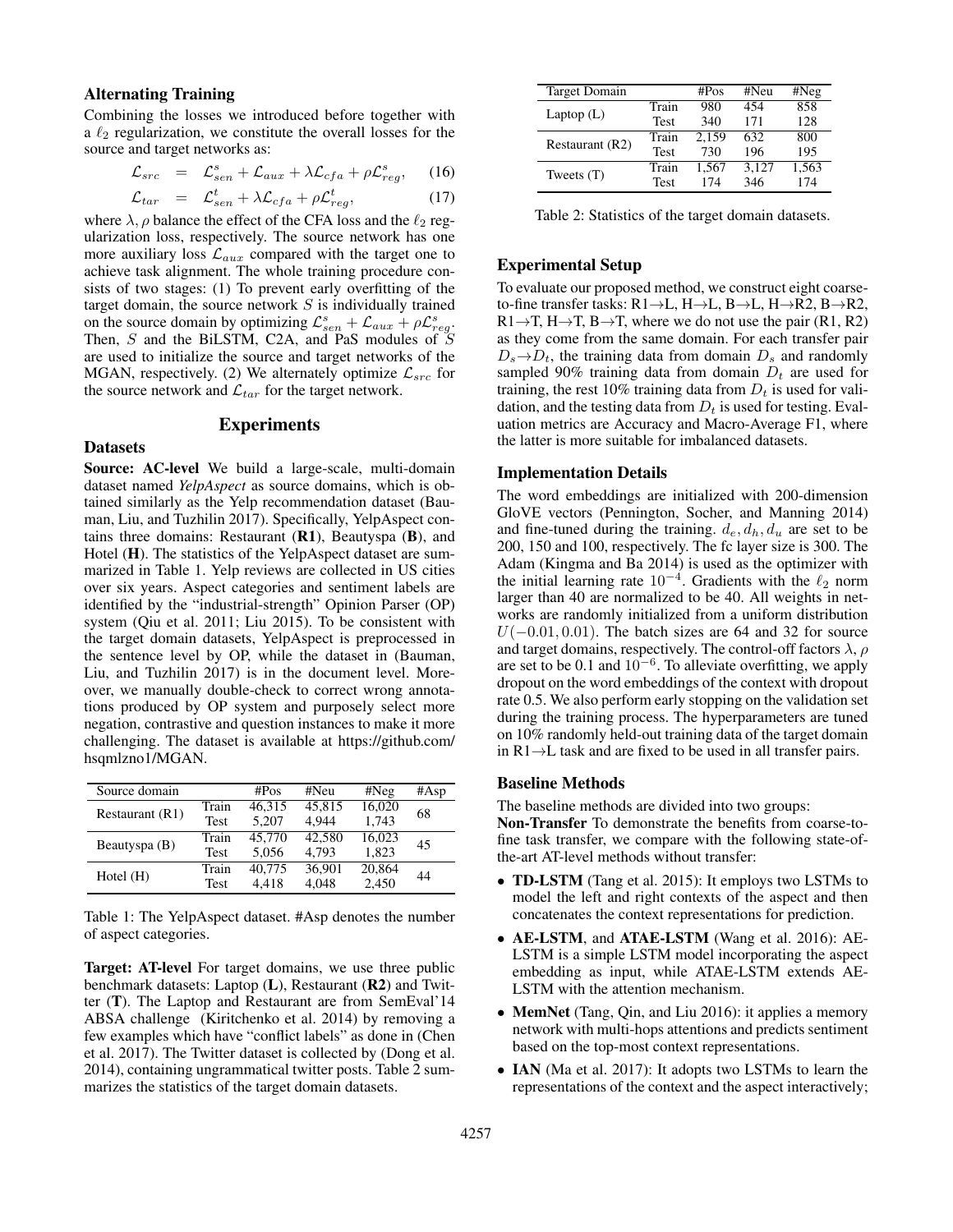|                       | Model                            | ъ.                                      |                          | R <sub>2</sub>    |                   | т                 |                   |
|-----------------------|----------------------------------|-----------------------------------------|--------------------------|-------------------|-------------------|-------------------|-------------------|
|                       |                                  | Acc                                     | $Macro-F1$               | Acc               | Macro-F1          | Acc               | Macro-F1          |
|                       | AE-LSTM (Wang et al. 2016)       | 68.97                                   | 62.50                    | 76.25             | 64.32             | 69.42             | 56.28             |
| <b>Baselines</b>      | ATAE-LSTM (Wang et al. 2016)     | 68.65                                   | 62.45                    | 77.23             | 64.95             | 69.58             | 56.72             |
|                       | TD-LSTM (Tang et al. 2015)       | 68.18                                   | 62.28                    | 75.63             | 64.16             | 66.62             | 64.01             |
|                       | IAN (Ma et al. 2017)             | 72.10                                   | $\overline{\phantom{0}}$ | 78.60             |                   |                   |                   |
|                       | MemNet (Tang, Qin, and Liu 2016) | 70.33                                   | 64.09                    | 78.16             | 65.83             | 68.50             | 66.91             |
|                       | RAM (Chen et al. 2017)           | 72.08                                   | 68.43                    | 78.48             | 68.54             | 69.36             | 67.30             |
| <b>Base Model</b>     | TN                               | 70.58                                   | 65.34                    | 77.91             | 65.75             | 71.68             | 71.02             |
|                       |                                  | Average results over each target domain |                          |                   |                   |                   |                   |
| <b>Ablated Models</b> | MGAN w/o PI                      | 72.98                                   | 67.71                    | 78.99             | 66.41             | 72.88             | 71.57             |
|                       | MGAN w/o C2F                     | 74.80                                   | 69.63                    | 80.46             | 67.86             | 73.53             | 72.37             |
| <b>Full Model</b>     | <b>MGAN</b>                      | $76.21^{\dagger}$                       | $71.42^{\dagger}$        | $81.49^{\dagger}$ | $71.48^{\dagger}$ | $74.62^{\dagger}$ | $73.53^{\dagger}$ |

Table 3: Experimental results (%). The marker  $^{\dagger}$  refers to p-value  $< 0.05$  when comparing with MGAN w/o C2F, while the marker  $\frac{4}{3}$  refers to p-value  $< 0.05$  when comparing with RAM.

- RAM (Chen et al. 2017): It employs multiple attentions with a GRU cell to non-linearly combine the aggregation of word features in each layer.
- Target Network (TN): It is our proposed base model (BiLSTM+C2A+Pas) trained on  $D_t$  for the target task.

For IAN, we report the results in the original paper and use the source codes of other methods for experiments.

Transfer To investigate the effectiveness of the CFA , we also compare the following transfer methods:

- Source-only (SO): It uses a source network trained on  $D_s$ to initialize a target network and then tests it on  $D_t$ .
- Fine-tuning (FT): It advances SO with further finetuning the target network on  $D_t$ .
- M-DAN: It is a multi-adversarial version of Domain Adversarial Network (DAN) (Ganin et al. 2016) based on multiple domain discriminators. All discriminators are built upon the PaS layers of the two networks, each of which aligns one class distribution between domains.
- M-MMD: Similar with M-DAN, M-MMD aligns different class distributions between domains based on multiple Maximum Mean Discrepancy (MMD) (Gretton et al. 2007). For each MMD, following the (Bousmalis et al. 2016), we use a linear combination of 19 RBF kernels with the width parameters ranging from  $10^{-6}$  to  $10^{6}$ .

The original DAN and MMD are unsupervised domain adaptation methods. Thus, for fair comparison, we use the source code of DAN and MMD, and extend them to M-DAN and M-MMD that utilize target supervised information and have higher performances, respectively.

## Result Analysis

Comparison with Non-Transfer Note that we are the first to explore transfer techniques and achieve the best performances in this task. Thus, it is necessary to show our improvements over current superior non-transfer methods. The classification results are shown in Table 3. The results of our full model and its ablations are calculated by averaging over each target domain among eight transfer pairs (e.g., R2 is obtained by averaging over  $H\rightarrow R2$  and  $B\rightarrow R2$ ). Based on the

| Acc<br>Macro-F1    | SO    | FT    | M-DAN | M-MMD | MGAN w/o SS | <b>MGAN</b>          |
|--------------------|-------|-------|-------|-------|-------------|----------------------|
| $R1 \rightarrow L$ | 69.80 | 74.80 | 75.74 | 75.90 | 77.00       | 77.62                |
|                    | 67.05 | 69.84 | 71.13 | 70.95 | 71.31       | 72.26                |
| $B\rightarrow L$   | 70.27 | 71.99 | 72.46 | 74.02 | 74.49       | 75.74                |
|                    | 66.84 | 67.13 | 68.69 | 69.36 | 69.94       | 71.65                |
| $H \rightarrow L$  | 70.74 | 72.77 | 75.43 | 73.71 | 74.02       | 75.27                |
|                    | 67.89 | 67.75 | 71.40 | 69.16 | 69.31       | 70.34                |
| $B \rightarrow R2$ | 72.90 | 79.16 | 79.96 | 81.31 | 81.84       | 81.66                |
|                    | 64.36 | 66.78 | 68.73 | 70.54 | 71.80       | 71.72                |
| $H\rightarrow R2$  | 72.36 | 80.59 | 79.87 | 79.87 | 80.95       | 81.31                |
|                    | 62.48 | 69.57 | 69.19 | 67.58 | 70.57       | 71.24                |
| $R1 \rightarrow T$ | 46.39 | 72.83 | 72.11 | 73.41 | 73.41       | 75.00                |
|                    | 45.74 | 72.10 | 70.69 | 72.52 | 72.76       | 74.00                |
| $B \rightarrow T$  | 46.39 | 72.25 | 72.98 | 73.27 | 73.27       | 74.00                |
|                    | 45.62 | 70.30 | 71.88 | 72.34 | 71.79       | 72.87                |
| $H \rightarrow T$  | 47.40 | 71.82 | 72.55 | 73.27 | 73.99       | 74.86                |
|                    | 46.71 | 70.05 | 71.07 | 72.11 | 72.32       | 73.73                |
| Average            | 62.03 | 74.53 | 75.13 | 75.60 | 76.12       | $76.93$ <sup>t</sup> |
|                    | 58.34 | 69.19 | 70.33 | 70.57 | 71.23       | $72.23^{\dagger}$    |

Table 4: Experimental results  $(\%)$ . The marker  $^{\dagger}$  refers to  $p$ -value  $< 0.05$  when comparing with MGAN w/o SS.

table, we have the following observations: (1) Our full model MGAN consistently and significantly achieves the best results in all target domains, outperforming the strongest baseline RAM by 4.13%, 3.58%, 5.26% for accuracy and 2.99%, 2.94% and 6.23% for Macro-F1 on average. Our base model TN that does not utilize the knowledge from the source task, can only compete against with the baselines. It could be more convincing that the MGAN can achieve superior performances even with a simple model for the target task. This also indicates that the efficacy of MGAN benefits from leveraging useful knowledge learned from the source task. (2) MGAN consistently outperforms the MGAN w/o C2F, where C2F module of the source network is removed and the source position information is missed (we set all  $p_i^s$  to 1), by 1.41%, 1.03%, 1.09% for accuracy and 1.79%, 3.62% and 1.16% for Macro-F1 on average. This is because that the C2F can effectively reduce the aspect granularity gap between tasks such that more useful knowledge can be distilled to facilitate the target task. (3) Position information is crucial for aspect-level sentiment analysis. The MGAN w/o PI, which does not utilize the position information, performs very poorly.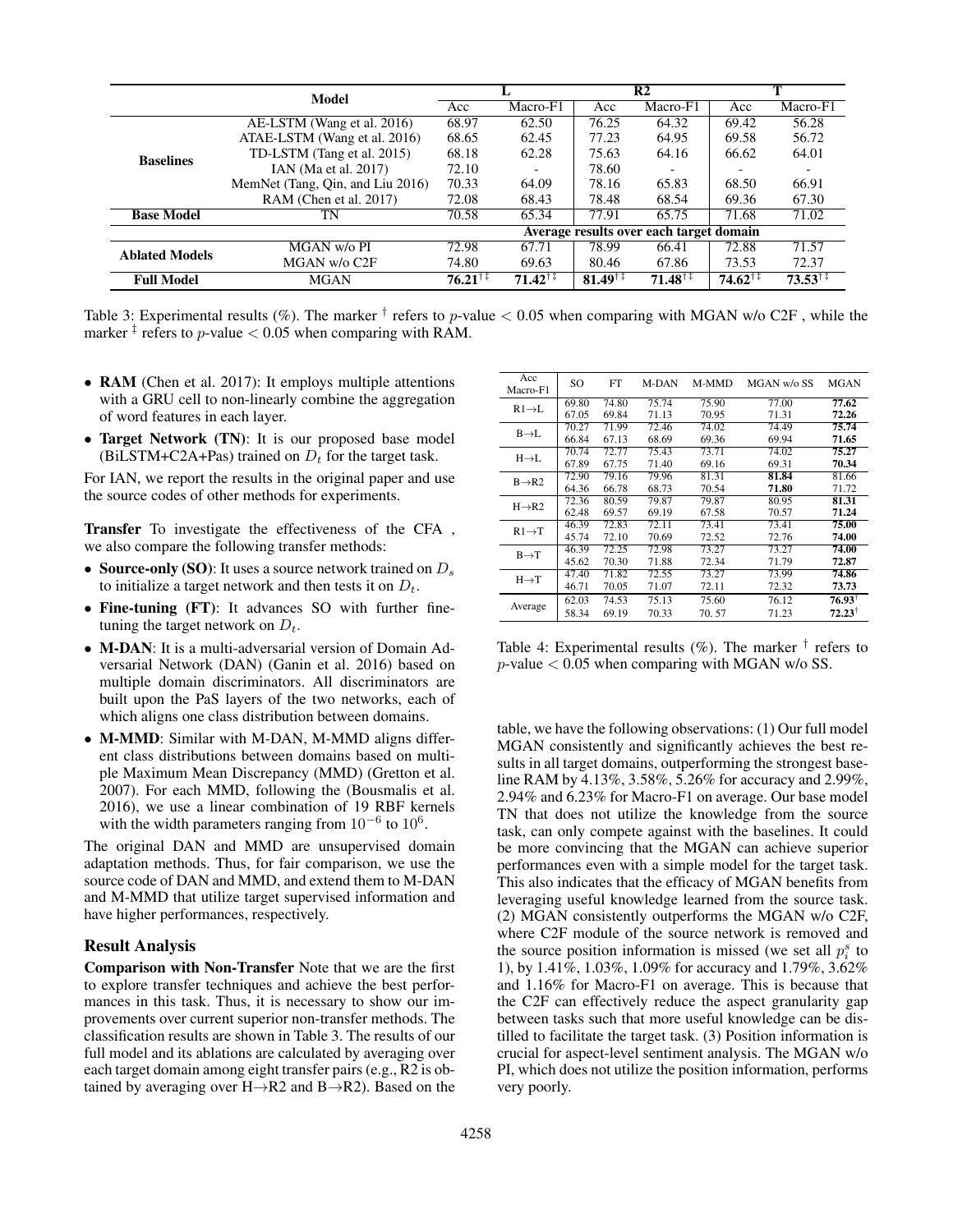

Figure 2: Visualization of attention: MGAN versus MGAN w/o C2F in the  $R1 \rightarrow L$  task. Deeper color denotes higher weights.



Figure 3: Associated aspect terms towards different aspect categories captured by C2F attention in the  $R1 \rightarrow L$  task.

Comparison with Transfer To avoid the effect of aspect granularity gap, all these models keep the C2F module. The compared results are shown in Table 4. SO performs poorly due to no adaptation applied. The popular technique FT cannot achieve satisfactory results since fine-tuning may cause the oblivion of useful knowledge from the source task. The full model MGAN outperforms M-DAN and M-MMD by 1.80% and 1.33% for accuracy and 1.90% and 1.66% for Marco-F1 on average, respectively. We derive two possible reasons: First, enormous target data is unavailable since it is hard to obtain, thus, it may be insufficient to represent target distributions by limited target labeled data for the distribution alignment based methods; Second, M-DAN and M-MMD focus on the semantic alignment but ignore semantic separation. Remarkably, MGAN considers both of them in a point-wise surrogate, which altogether improves the performance of our method. Besides, MGAN outperforms its ablation MGAN w/o SS removing the semantic separation loss of the CFA by 0.81% for accuracy and 1.00% for Macro-F1 on average, which implies that the semantic separation plays an important role in alleviating false alignment.

## Effect of C2F Attention Module

We now give some illustrated examples to show the effect of C2F for solving aspect granularity inconsistency, by comparing MGAN and MGAN w/o C2F. Some hard cases containing multiple sentiment-aspect paris in the  $R1 \rightarrow L$  task are shown in Figure 2. In the source domain R1, both models first utilize the C2A to attend the informative part of the aspect category, e.g., *"cheese"*, *"seafood sea"* and *"cuisine"*, which are representatives for each aspect. Then, compared with MGAN w/o C2F, MGAN further uses C2F to capture more specific aspect terms from the context towards the aspect category, such as "shells" to *food seafood sea*, which helps the source task capture more fine-grained semantics of aspect category and detailed position information like the target task, such that the sentiment attention can be positionaware and identify more relevant sentiment features towards the aspect. For example, in the (a) and (c), the user expresses a positive sentiment over *food food cheese* but a negative attitude towards *restaurant cuisine* (*cuisine* means a style of cooking especially as a characteristic of a particular country or region). MGAN captures the regional words for the cooking style, i.e., "italian place" towards *restaurant cuisine* and the related n-gram sentiment feature "fake junk" instead of the "not the fake junk" for the "ricotta cheese", and finally makes a correct prediction, which helps distill more useful knowledge for subsequent feature alignment. While MGAN w/o C2F locates wrong sentiment contexts and fails in (c). As such, benefited from distilled knowledge from the source task, MGAN can better model the complicated relatedness between the context and aspect term for the target domain L, but MGAN w/o C2F performs poorly though it make true predictions in (d) and (e). Moreover, as shown in Figure 3, we list some samples of captured associated aspect terms towards different aspect categories based on the highest C2F attention weight. These underlying aspect terms make the source task more correlated to the target task.